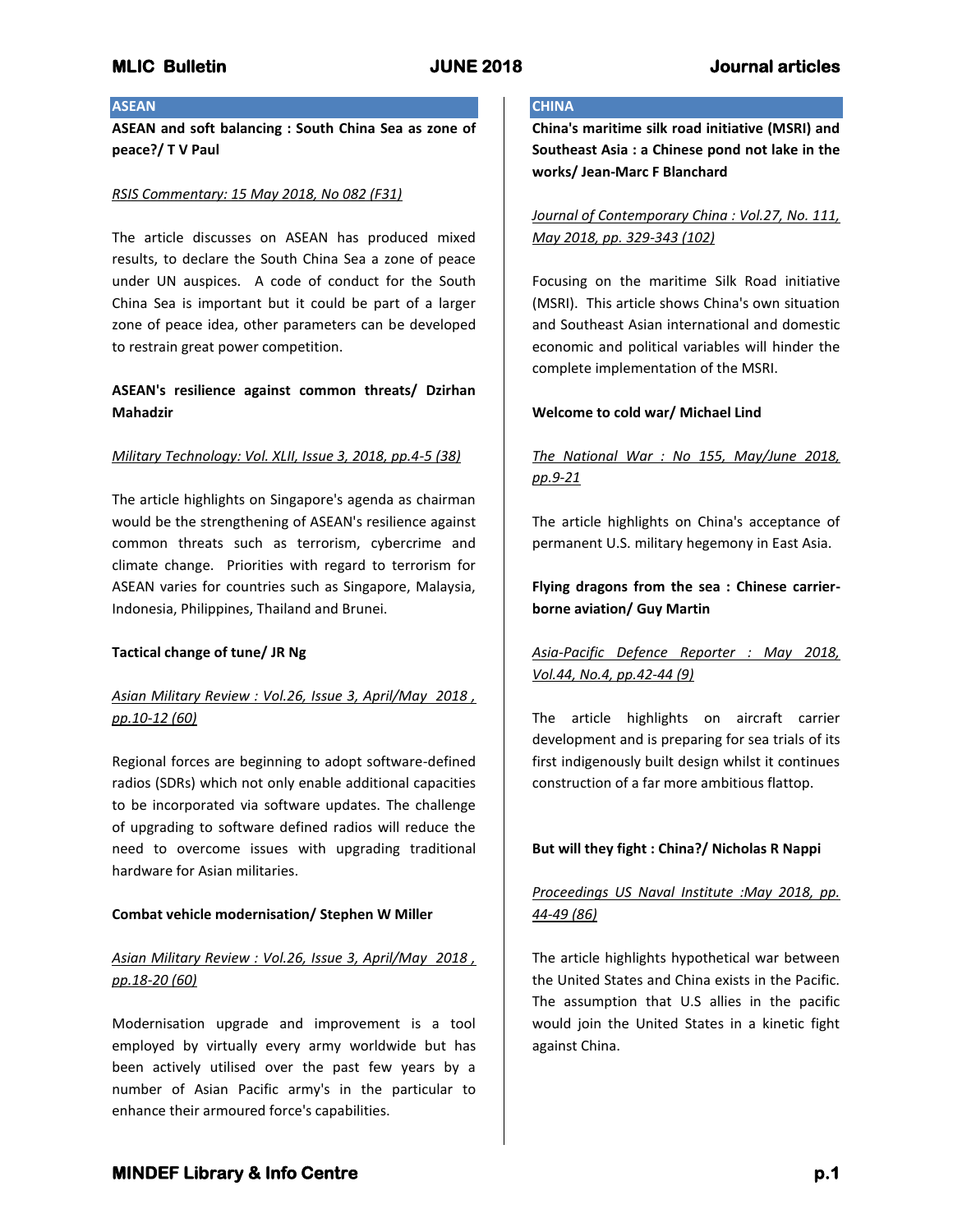#### **CHINA**

**The strategist's dilemma : global dynamic density and the making of US China policy/ Hugo Meijer**

## *European Journal of International Security : Vol 3 Issue 2, June 2018, pp.211-234*

The US-China relationship and the level of dynamic density between the two countries is a crucial case in the study of great power interactions under conditions of rising global dynamic density. The article has argued that as growing global dynamic density as a systemic attribute, increases the coherence of great powers grand strategies and policies potentially decreases.

## **China's wars and strategies : looking back at the Korean war and the sino-Korean war/ Jiye Kim**

## *Strategic Analysis: Vol 42, No. 2, March-April 2018, pp. 119-133*

It discusses the policy implication in terms of the ongoing security concerns over the relations between China and its western neighbours Korean and India.

**Role conceptions, order transition and institutional balancing in the Asia-pacific : a new theoretical framework/ Kai He**

*Australian Journal of International Affairs : Vol.72, No. Issue 2, April 2018, pp.92-109. (36)*

This article argued that a state's role conception will shape its institutional balancing to exclude its target from its dominated institutions

## T**he modern naval fortress : an additional sea denial option for coastal states/ Shang-su Wu**

## *Defence Studies: Vol 18, No. 1, March 2018, pp. 76-94 (105)*

This paper examining whether naval fortresses with modern technology are indeed promising for sea denial in comparison with mobile counterparts. The remerging potential for naval fortresses with modern technology is related to the reshaping of the landscape of global naval powers.

#### **CHINA**

**Historical and theoretical perspectives on the rise of China : long cycles, power transitions and China's ascent/ Ji Young Choi**

## *Asian Perspective Vol.42, No. 1, 2018, pp.61-84 (11)*

The main arguments of long cycle and power transition perspectives and draw out some useful historical and theoretical. The article discusses whether the rise of China will ultimately result in an armed conflict with the current system leader.

#### **CYBER**

**World's largest publicly revealed distributed denial of service attack/ Geoff Slocombe**

*Asia-Pacific Defence Reporter : April 2018, Vol.44, No.3, pp.30-31 (9)*

The article highlights on threats from cyber operations, international cyber security consultation and critical infrastructure.

### **Cyber as statecraft/ Megan Gates**

#### *Security Management: May 2018, pp.36-38 (92)*

The article highlights the new threat era where world powers are increasingly using cyber means to further their goals or punish others for their actions.

**Fail : the government's encryption brawl/ John Hilvert**

## *Australian Defence Magazine: May 2018, Vol. 26 No.5, pp.34-37 (61)*

Australia's national cyber security strategy reported a growing trend for groups and individuals to use encryption to hide illegal activity and motivate others to join their cause.

# **MINDEF Library & Info Centre** *p.2* **p.2**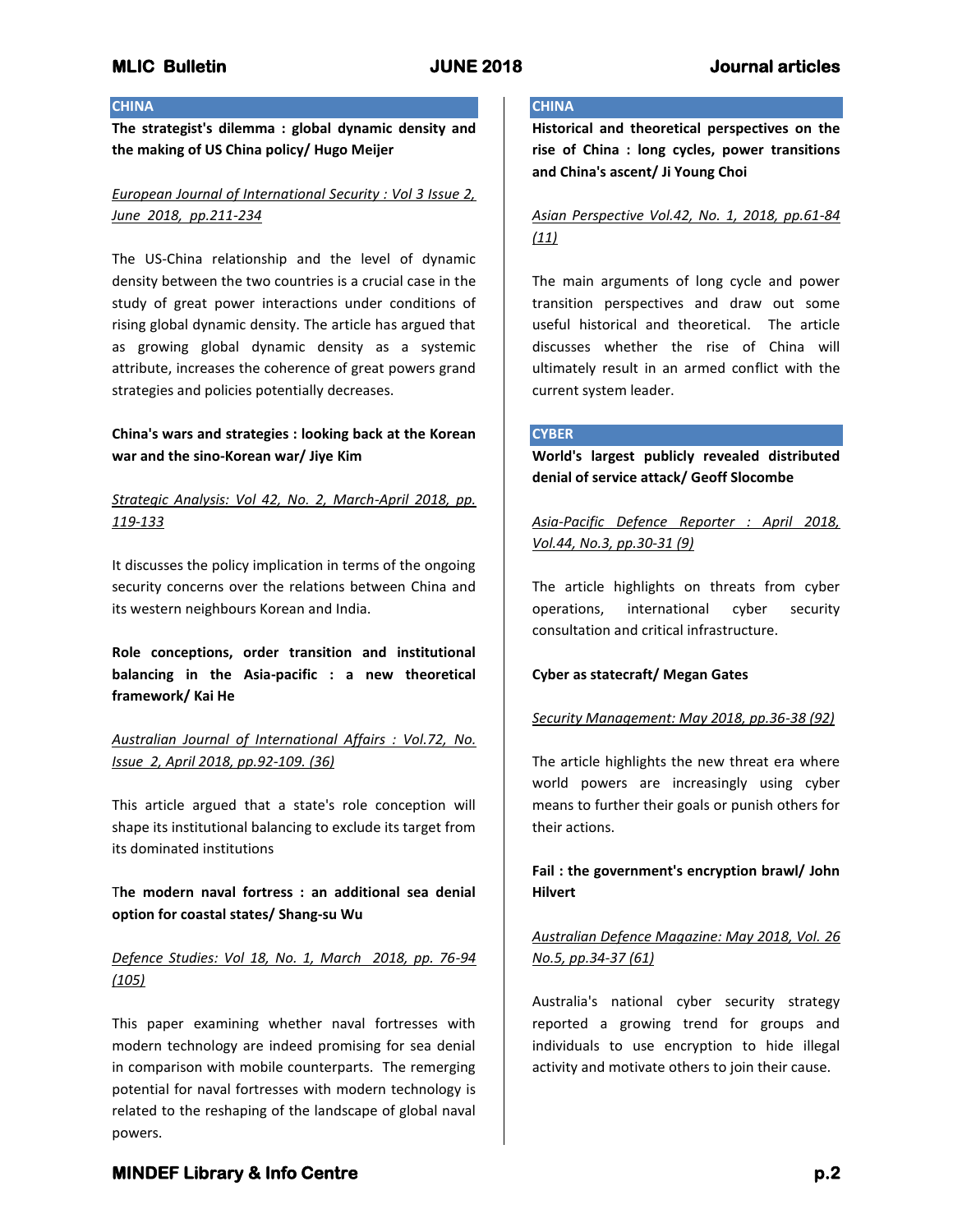#### **CYBER**

**Another manifestation of cyber conflict : attaining military objectives cyber avenues of approach/ Kenton G Fasana**

## *Defence Studies: Vol 18, No. 2, June 2018, pp. 167-187 (105)*

The purpose of this paper is to demonstrate the relevance of other aspect of cyber conflict in order to better understand cyberspace's military potential.

## **Just cyber war? : Casus belli, information ethics and the human perspective/ Matt Sleat**

## *Review of International Studies: Vol 44 Issue 2, April 2018, pp.324-342 (45)*

The article engages with recent attempts to provide a new theory of just information warfare (JIW) that is supposedly better suited to the unique character of cyber war insofar as it is grounded the boarder metaethical framework of information ethics (IE)

## **A matter of time : on the transitory nature of cyberweapons/ Max Smeets**

## *The Journal of Strategic Studies : Vol 41, No. 1- 2, February 2018, pp. 6-32 (98)*

The article examines the transitory nature of cyberweapons. The article has three main motivations First aim to enhance the conceptual clarity of the cyber studies field. Second aimed to understand the implications of the cyber danger for international society. Third states are gradually coming to terms with the cyber perils and are establishing guidelines, policies and institutions to deal with the transformative technology.

### **Cyber security tools/ Peter Donaldson**

## *Military Technology: Vol. XLII, Issue 3, 2018, pp.48-49 (38)*

This article provides a quick look at how vulnerabilities arise in order to understand the problems they can cause and the tools required to mitigate them.

#### **DISASTERS**

**Typhoon Haiyan : pushing the limits of resilience? The effect of land inequality on resilience and disaster risk reduction policies in the Philippines/ Colin Walch**

## *Critical Asian Studies: Vol 50 No 1, March 2018, pp.122-135 (95)*

The article highlights on how state-led resilience and its DRR policies were implemented before and after typhoon Haiyan. Resilience programs conducted by the government of the Philippines have paid little attention to social vulnerabilities particularly the issues of land tenure and access.

#### **INDO-ASIA PACIFIC**

**Multilateral defense cooperation in the Indo-Asia pacific region: tentative steps toward a regional Nato / Stephen F Burgess**

*Contemporary Security Policy : Vol.39, No.2, April 2018, pp.258-279 (104)*

The article highlights multilateral cooperation among Japan, Australia, India and the United States as well as Japan, the ROK and the United States would enable greater deterrence and power projection in the coming decade. The five countries have some of the most capable security forces in the region and are committed to defending the regional quo.

#### **INDONESIA**

**Shifting sands: POLRI - TNI ties in counterterrorism/ Emirza Adi Syailendra**

### *RSIS Commentary: 25 May 2018, No 087 (F31)*

Ruffled ties between the Indonesia Armed Forces (TNI) and the police (POLRI), however continues to hinder interoperability between the two.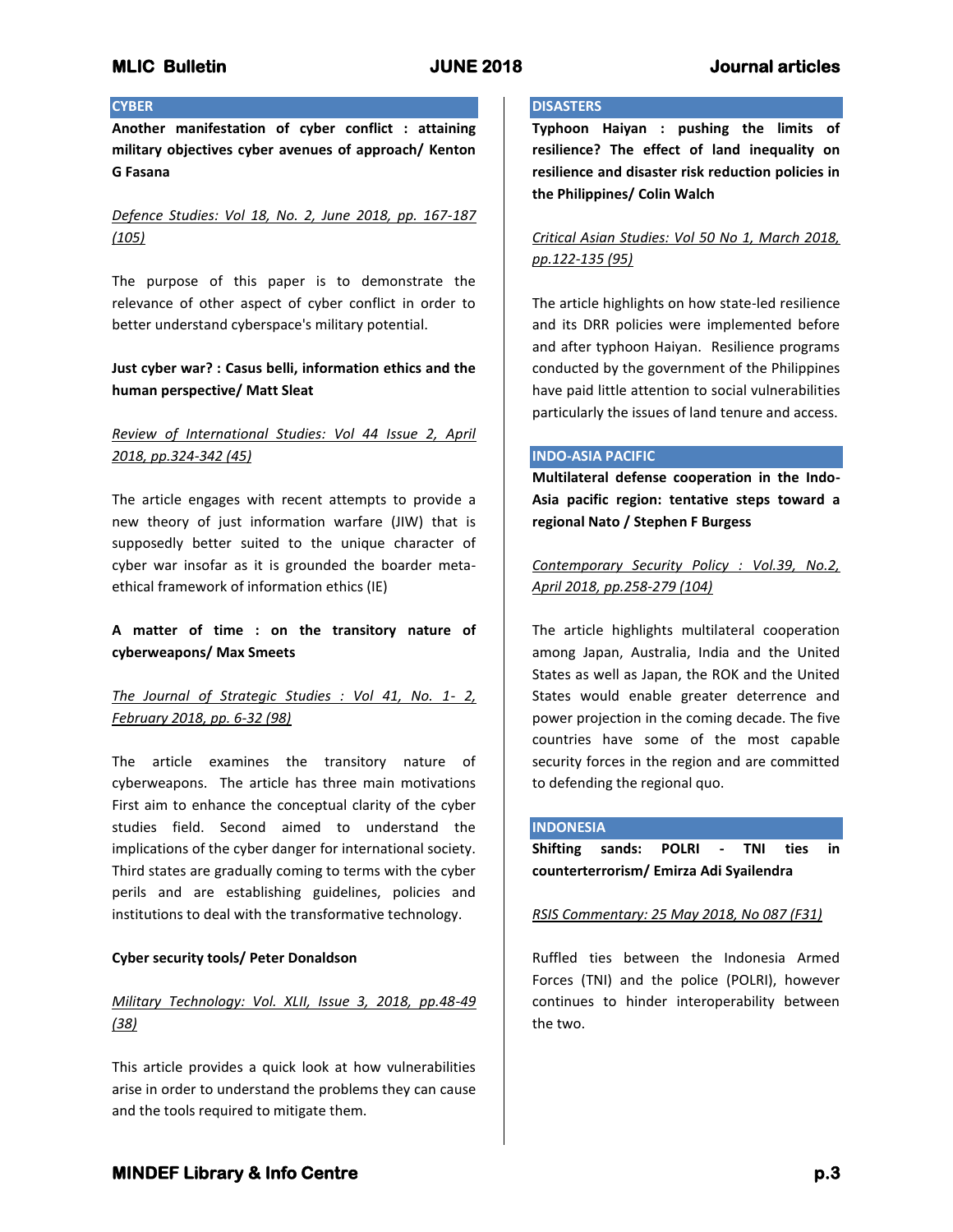### **INTELLIGENCE**

**US joins UK in leading concerted response to attack on Russian agent/ Robert Munks and JJ Green**

## *Jane's Intelligence Review: Vol.30, Issue 5, May 2018, p.04 (123)*

A global effort to expel more than 100 Russian officials from 22 countries has challenged the Kremlin over its suspected role in the 4 March nerve agent attack on former intelligence agent Sergei Skripal and his daughter Yulia in Salisbury, UK. The UK government initiated the wave of evictions on 14 March, by giving 23 Russian diplomats one week to leave, but the movement gained momentum on 26 March, when US President Donald Trump ordered 48 diplomats from the Russian embassy in Washington and 12 personnel from the Kremlin's United Nations Mission to leave the United States.

## **ISIS**

**ISIS-Chan the meanings of the manga girl in image warfare against the Islamic state/ Anna Johanson**

## *Critical Studies on Terrorism: Vol 11, No 1, April 2018, pp. 1-25 (112)*

This article explores gendered meanings of ISIS-chan. ISIS-chan campaign is seen as an example of how the girl figure is mobilised in the political context of the war of terror.

## **Modern irregular warfare : the ISIS case study/ Andrea Beccaro**

## *Small Wars & Insurgencies: Vol. 29, No.2, April 2018, pp. 207-228 (97)*

The article deals with the role of terrorist tactics in ISIS warfare and the relationship between terrorism and insurgency, ISIS use of technology mainly with regard to suicide attacks and to drones and the relevance of urban warfare.

# **ISIS**

**ISIS's warfare functions : a systematized review of a phot - state's conventional conduct of combat operations/ Thomas Maurer**

## *Small Wars & Insurgencies: Vol. 29, No.2, April 2018, pp. 229-244 (97)*

This article gives an overall assessment of ISIS's conventional conduct of combat operations by examining their warfighting functions patterns. The paper concludes that ISIS obviously had a vast range of conventional capabilities at its disposal and was thus able to conduct major operations.

### **JAPAN**

**From a decentering to recentering imperative : Japan's approach to Asian security multilateralism/ Takeshi Yuzawa**

*The Pacific Review : Vol.31, No.4, July 2018, pp. 460-479 (103)*

This article has examined the nature of Japan's approach to Asian security multilateralism since the end of the cold war. It reveals the changing dynamics of the ideas and motivations behind Japan's initiatives for regional security multilateralism.

**Learning multilateral military and political cooperation in the counter piracy missions: a step towards de-centering of Japan's security policy?/ Wilhelm M Vosse**

## *The Pacific Review : Vol.31, No.4, July 2018, pp. 480-497 (103)*

This article introduce the specific context, constraints, and opportunities of the mission before analyzing Japan's role not only in preventing or limiting maritime piracy but also broadening and deepening involvement in its governing and capacity building bodies. It will specifically highlight Japan's involvement in the contact group on piracy off the coast in Somalia.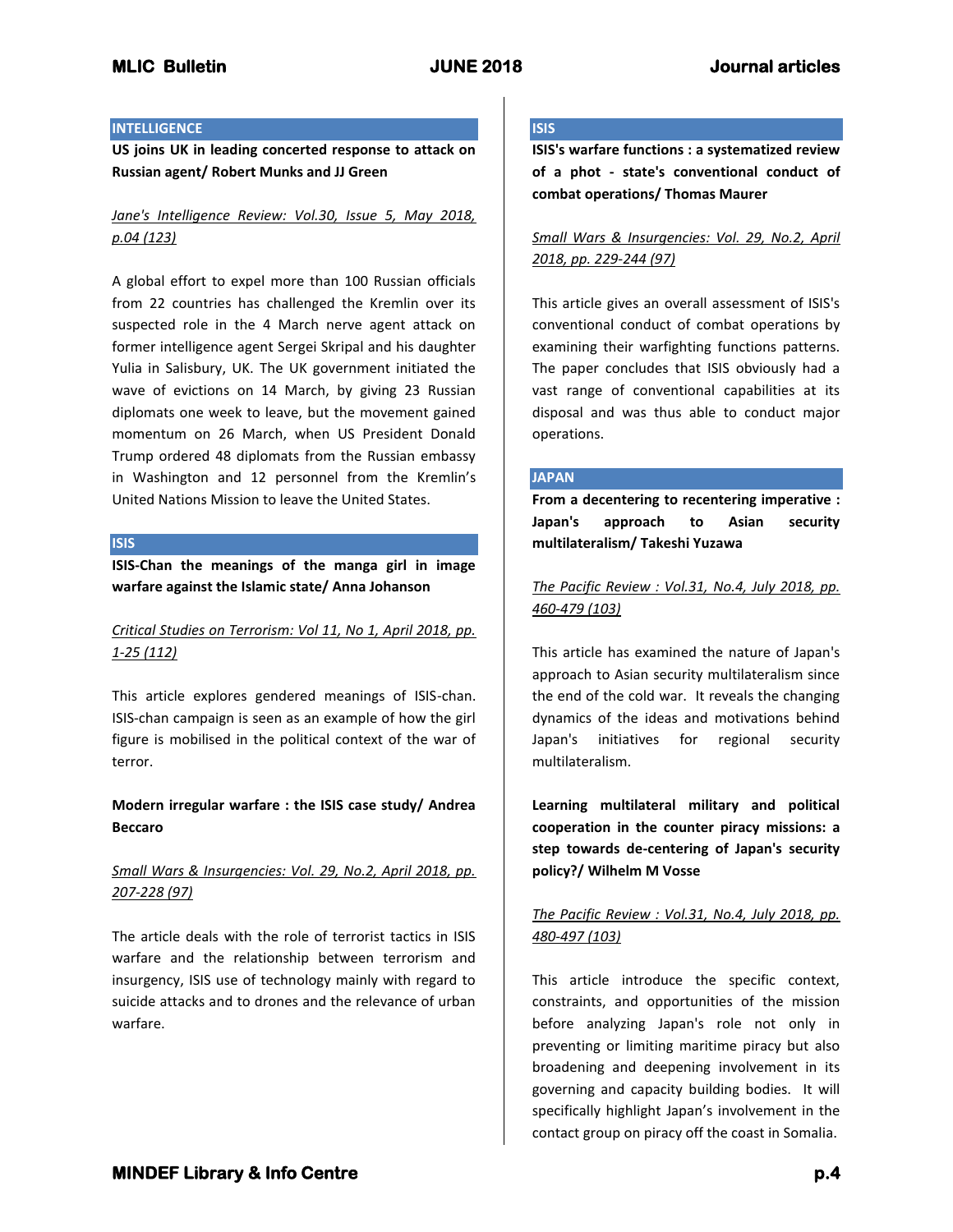#### **JAPAN**

**Japan's security cooperation with the Philippines and Vietnam/ Bjorn Elias Mikalsen Gronning**

## *The Pacific Review : Vol.31, No.4, July 2018, pp. 533-552 (103)*

The article moreover argues that Japan's substantiation of non-US security bilaterals is fundamentally driven by the contemporary power shift in East Asia and the strategic challenge with which China's emerging maritime power and behavior presents Japan.

## **Power transitions, status dissatisfaction and war : the Sino - Japanese war of 1894-1895/ Andrew Q Greve**

## *Security Studies : Vol.27, No 1, January-March 2018, pp.148-178 (118)*

The analysis traced the origins of the power shift between China and Japan to their differential responses to industrialization and globalization driven in part by differences in political cultures with China's imperial order failing to match Japan's rapid economic, military and political transformation.

### **KOREAN WAR**

**Is it for this we fought and bled? : The Korean war and the struggle for civil rights/ Mitchell Lenner**

## *The Journal of Military History: Vol 82, No.2, April 2018, pp.515-545*

This paper traces the internal struggles on the African American community during the war to examine its role in the evolution of the movement.

#### **MALAYSIA**

**Malaysia : opposition's election manifesto : risks to fiscal consolidation**

## *Asia Monitor South East Asia Vol.2 : Vol.29, Issue 6, June 2018, pp.1-4 (49)*

100 day promises aimed at addressing immediate concerns. Malaysia's opposition coalition Pakatan Harapan (PH) released its election manifesto in March as the country shifts into election mode ahead of the general elections must be held in August.

## **Greater potential pending/ Dzirhan Mahadzir**

## *Asian Military Review : Vol.26, Issue 3, April/May 2018 , pp.32-36 (60)*

The article highlights on focus needs to be applied to budgetary commitment and acquisition prioritisation and a summary of the current and future key programmes of the Malaysian armed forces.

### **Changing gears/ Jay Menon**

# *Asian Defence Technology : Vol.25, April 2018, pp.5-13 (130)*

The article discusses on the allocation of budget for military modernisation. Since 2012 it has been a persistent challenge for the Malaysian armed forces to procure capital assets as envisaged by the 4th dimension Malaysia armed forces plan.

## **Enter Malaysia's new political order/ Yang Razali Kassim**

## *RSIS Commentary: 17 May 2018, No 084 (F31)*

Malaysia's 14th general election 09 May 2018, the Pakatan Harapan (PH) coalition taking ground-breaking but cautious steps to put in place not just a new government but also the seeds of what could be a new political order.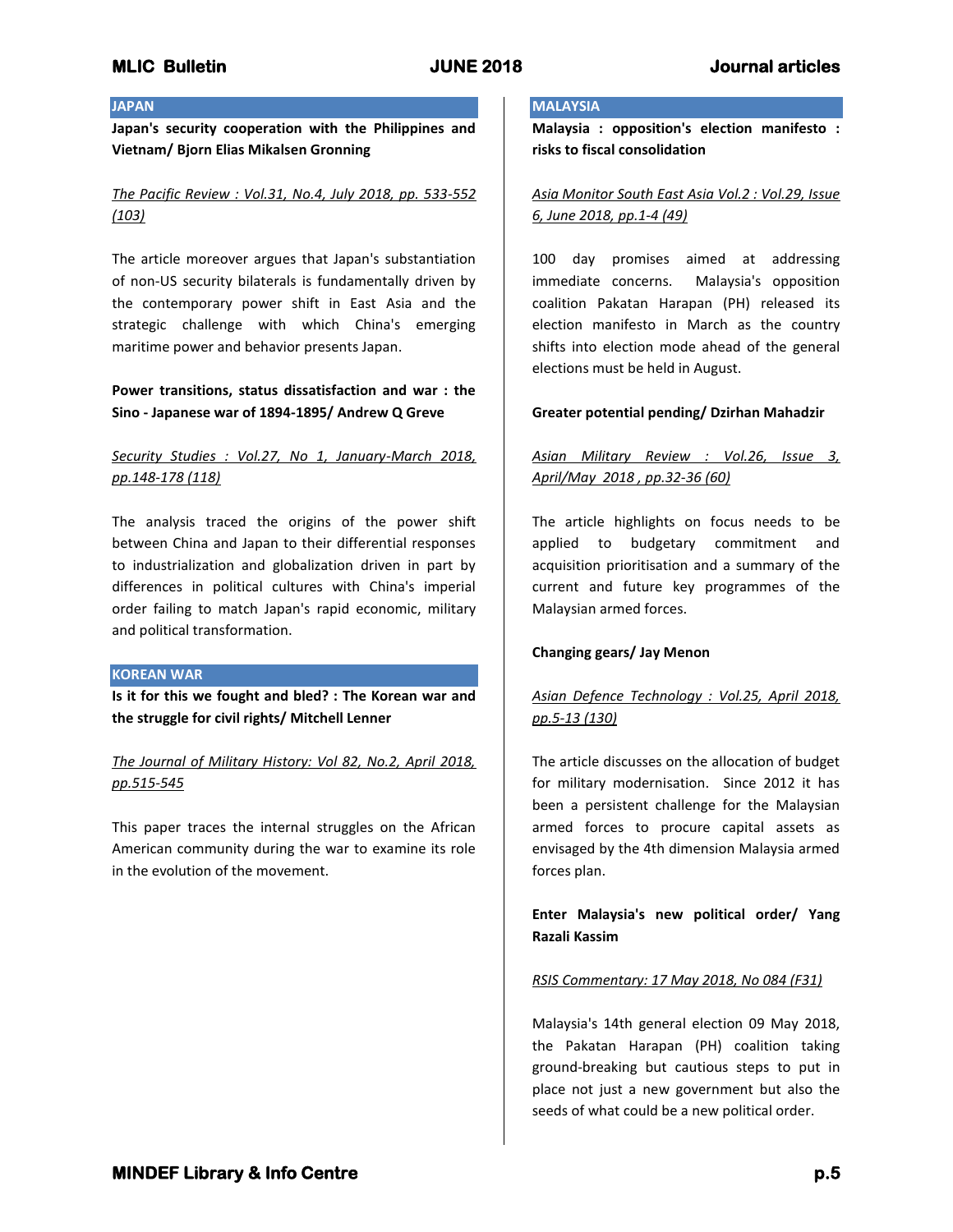## **MARITIME SECURITY**

**Troubled waters: Southeast Asia confronts emerging threats to maritime security/ Ridzwan Rahmat**

## *IHS Jane's Navy International: Vol.123, Issue 02, March 2018, p.18-23 (124)*

Sea lanes passing through Southeast Asia have long been plagued by piracy and maritime criminality incidences, but the emergence of Islamic State-linked militants in the southern Philippines threatens to add another dimension to the region's security situation. This article looks at recent efforts by navies and coastguards of affected countries to counter this unfolding menace

#### **MIDDLE EAST**

**Iraq's elections focus militias on political ambitions/ Rebecka Lind and Ege Seckin**

*Jane's Intelligence Review: Vol.30, Issue 5, May 2018, pp.28-33 (123)*

Iraq's parliamentary elections in May are likely to shape its future relations with Iran, the US, and the Gulf Arab states. This article analyse the impact of three scenarios for the outcome of the polls on Iraq's foreign and security policy.

#### **MILITARY LOGISTICS**

**Think again - supplying war : reappraising military logistics and its centrality to strategy and war/ Mark Erbel**

The Journal of Strategic Studies : Vol 41, No. 4, June 2018, pp. 519-544 (98)

The main argument of this article is that logistics constrains strategic opportunity. At the same time it is itself heavily circumscribed by strategic and operational planning.

#### **MYANMAR**

**Where Myanmar went wrong/ Zoltan Barany**

*Foreign Affairs : Vol. 97, No. 3, May- June 2018, pp. 141-154 (76)*

The article discusses on the poor management and lack of focus on issues that are under Suu Kyi administration's control, improving the economy shoring up infrastructure and revamping the health care and education systems. Suu Kyi ought to open a meaningful dialogue with a view of forming a big tent political and social coalition that might in time challenge the military's political supremacy.

## **All going according to plan? The armed forces and government in Myanmar/ Abdrew Selth**

*Contemporary Southeast Asia : Vol. 40, No. 1, April 2018, pp.1-26 (19)*

The article highlights the peaceful transition from authoritarian rule to a more democratic form of Myanmar. The paradigm shift which has occurred in the country's political landscape over the past decade can more accurately be described as the result of a long term plan drawn up by Myanmar's military leadership.

**Overcoming barriers : Myanmar's recent elections and women's political participation/ Nicole Loring**

## *Asia Pacific Viewpoint : Vol.59, No.1, April 2018, pp.74-86 (8)*

This article seeks to examine women's political participation in Myanmar's recent move towards democratisation.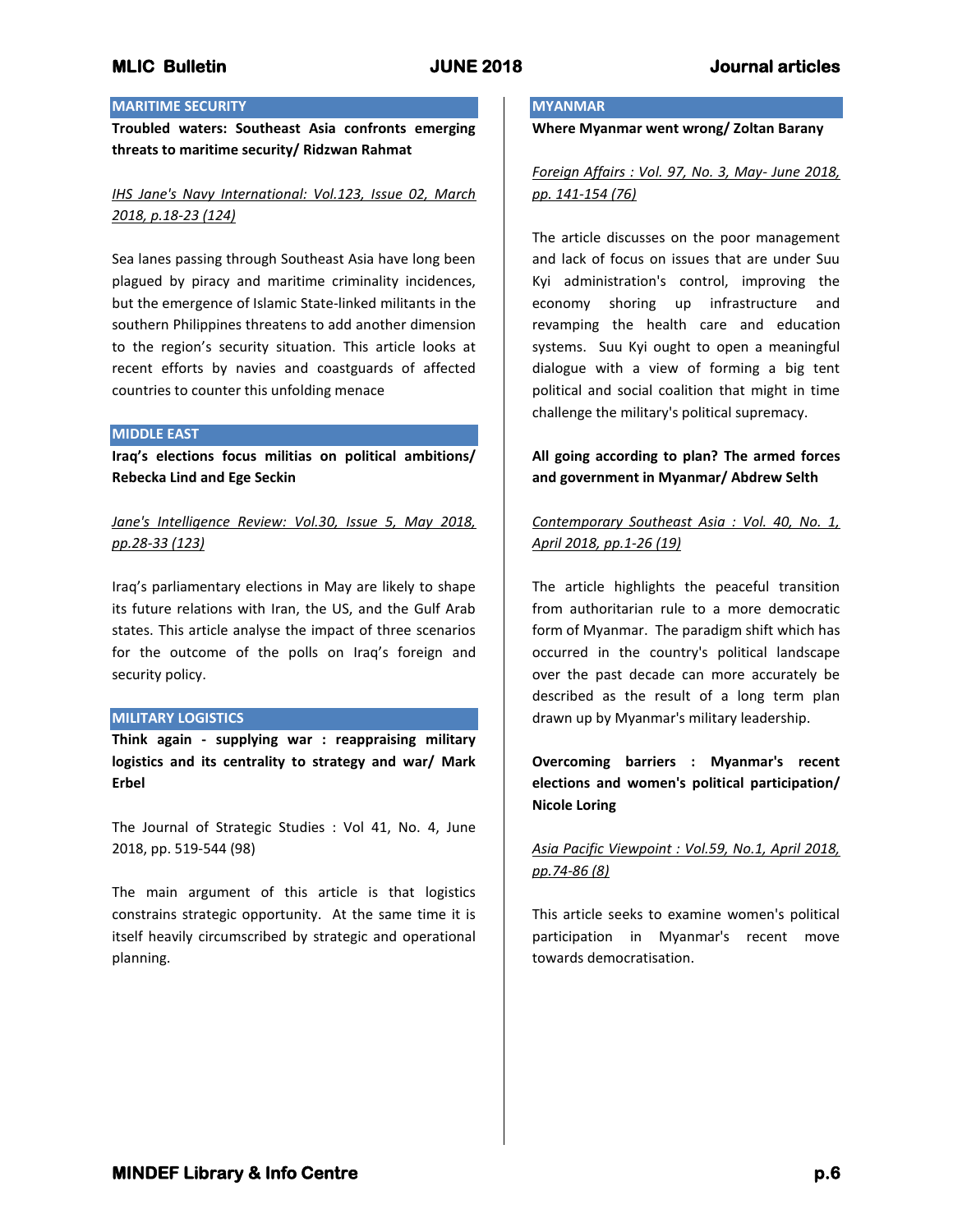## **MYANMAR**

**Hybrid government and the politics of legitimacy in the Myanmar peace process/ Ashley South**

*Journal of Contemporary Asia : Vol.48, No. 1, March 2018, pp.50-66 (107)*

This article explores the dynamics and implications of developments and reference to the emerging literatures on 'rebel rules' and 'hybrid governance' and examines the practices of donors and aid agencies operating areas.

### **NATIONAL SECURITY**

**Security gradient and national defense - the optimal choice between a draft army and a professional army/ Vesa Kanniainen**

## *Defence and Peace Economics: Vol 29, No. 3, May 2018, pp. 247-267*

The paper provides a new perspective into the issue of an optimal approach to the optimal design of national security. The need for such an analysis arises for two reasons. One is empirical one is theoretical.

### **NAVY**

**Crash course: US Navy revamps training, oversight to fix surface-fleet operations/ Michael Fabey**

*IHS Jane's Navy International: Vol.123, Issue 02, March 2018, p.12-17 (124)*

Buffeted by a spate of recent surface-ship collisions, the US Navy is changing the way it trains its sailors, inspects ships, and operates vessels. This article reports on the service's internal overhaul

#### **NAVY**

**US Navy ramps up surveillance off the Syrian coast/ Tim Ripley**

## *IHS Jane's Defence Weekly: Vol.55 Issue 16, 18 April 2018, p.4 (122)*

US Navy (USN) Boeing P-8A Poseidon maritime patrol aircraft have ramped up the USN's surveillance of Russian and Syrian deployments in Syria. The operations come amid expectations that Trump will launch missile strikes to punish the Syrian regime for an apparent chemical weapon attack on Douma: the last rebel-held town in Syria's Eastern Ghouta region.

## **US approves marketing licence in support of Taiwan's submarine programme/ Jon Grevatt**

# *IHS Jane's Defence Weekly: Vol.55 Issue 16, 18 April 2018, p.6 (122)*

The approval enables US industry to transfer submarine-related expertise to Taiwan, which a year ago launched a programme to design and build an indigenous fleet of between six and eight boats. Taiwan was forced to launch its indigenous submarine programme due to a lack of suppliers. European countries, which have the required capabilities, have been unwilling to engage in the programme due to risks of antagonising Beijing, while the United States has not constructed diesel electric submarines for several decades.

#### **NORTH KOREA**

**Preliminary testing of North Korean experimental light water reactor (ELWR) likely under way/ Nick Hansen**

*Jane's Intelligence Review: Vol.30, Issue 5, May 2018, pp.42-45 (123)*

Operations testing may be under way at North Korea's ELWR. This article assesses the evidence and examines the implications for the direction of the country's civilian and military nuclear programmes.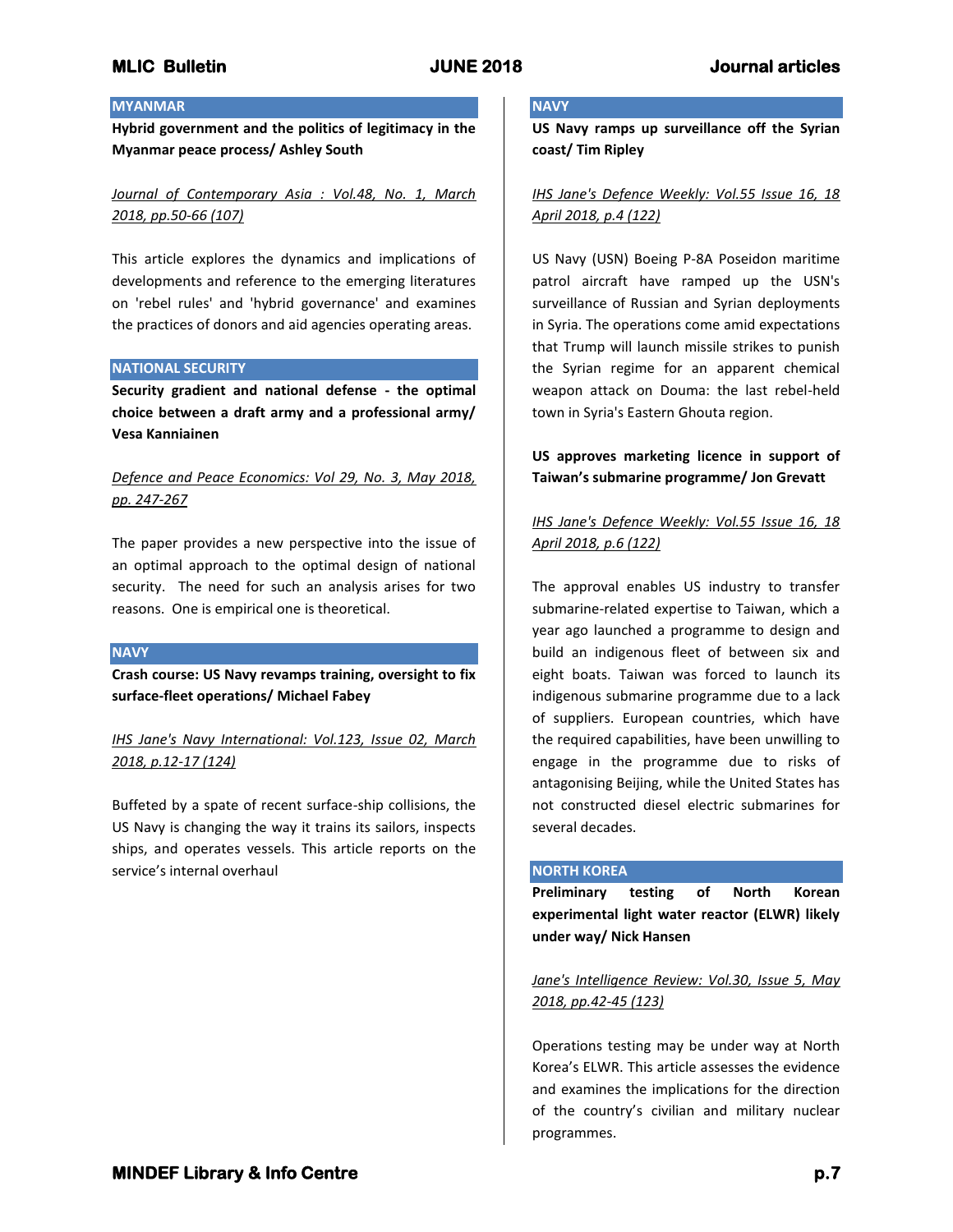## **NORTH KOREA**

#### **Trump agrees to summit with North Korea's Kim**

*Arms Control Today: Vol.48, No.3, April 2018, pp.25-26 (5)*

The article highlights on North Korean denuclearization. Trump confirmed his willingness to participate in a summit in response to an invitation by South Korean

#### **The Kim - Trump summit in Singapore : North Korea's end goals/ Bhubhindar Singh**

#### *RSIS Commentary: 15 May 2018, No 083 (F31)*

The article highlights growing pressure of sanctions, North Korea's achievement of its nuclear and ballistic missile capabilities was also critical in pushing the Kim regime to agree to the summits. The agenda for Trump-Kim summit, if North Korea's diplomatic charm of offensive is successful in its objectives.

#### **Now it gets murky : how the US - DPRK talks can evolve**

## *Defense and Foreign Affairs Strategic Policy: 4-2018, pp.4-7 (22)*

The article highlights about the bilateral US-DPRK talks ripples through a broader global agenda for all players not only Washington and Pyongyang.

### **The art of the summit/ Leon V Sigal**

## *Arms Control Today: Vol.48, No.4, May 2018, pp.12-13 (5)*

The article discusses final stages of developing a nuclear weapon capable of reaching parts of the United States.

**Panmunjeom declaration for peace prosperity and unification of the Korean Peninsula**

## *Arms Control Today: Vol.48, No.4, May 2018, pp.38-39 (5)*

The article talks on South and North Korea will reconnect the blood relations of the people and bring forward the future co-prosperity and unification led by North Korea s by facilitating comprehensive and groundbreaking advancement in inter-Korean relations.

#### **NORTH KOREA**

**Perception and misperception on the Korean Peninsula : how unwanted wars begin/ Robert Jervis**

*Foreign Affairs : Vol. 97, No. 3, May- June 2018, pp. 103-117 (76)*

The article highlights North Korea's leader Kim Jong UN has declared his country's nuclear deterrent complete. United States president is unlikely to give up. Yet Washington continues to demand that Pyongyang relinquish the nuclear weapons is already has and the Trumph administration has pledged that the North Korea regime will never acquire a nuclear missile.

#### **PAKISTAN**

**Deterrence or taboo? explaining the non-use of nuclear weapons during the Indo-Pakistani post tests nuclear crisis/ Mario Carranza**

*Contemporary Security Policy : Vol.39, No.3, July 2018, pp.441-463 (104)*

The case studies of the two post-tests nuclear crises show that the nuclear taboo entered the decision making process instrumentally, in the form of perceived reputational 'costs'.

# **Beyond the double game : lessons from Pakistan's approach to Islamist militancy/ Stephen Tankel**

## *The Journal of Strategic Studies : Vol 41, No. 4, June 2018, pp. 545-575 (98)*

The dynamic nature of militancy in Pakistan makes the country an excellent laboratory for exploring a state's assessment of the utility an Islamist militant. It discusses Pakistani threat perceptions and how these apply to the treatment of Islamist militant groups.

# **MINDEF Library & Info Centre** *p.8* $p.8$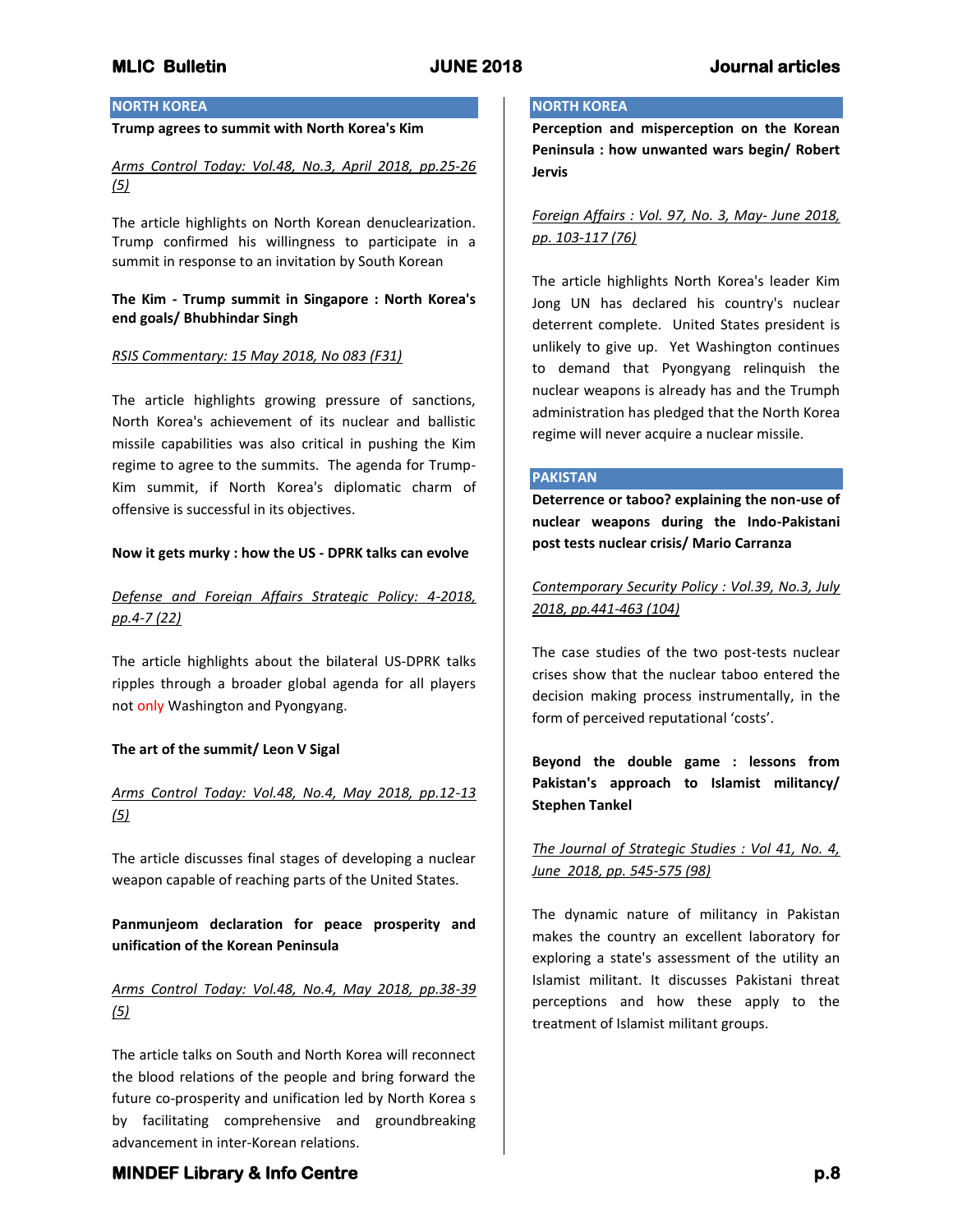### **PEACE-KEEPING**

**Why do they serve? changes and differences in motives of danish soldiers deployed to peace keeping and peace enforcing missions/ Stephanie Vincent LYK Jensen**

*Defence and Peace Economics: Vol 29, No. 3, May 2018, pp. 312-334*

This paper investigates what motivates young people to volunteer the peace-keeping or peace-enforcing missions and how their motives change between pre-and postdeployment.

#### **PHILIPPINES**

**Fighting jihadists in Mindanao**

*New Zealand International Review: Vol 43 No 3, May/June 2018, pp.2-4 (82)*

This article will outline key developments linked to the rise of the ISER and its enduring threat post-Marawi as well as challenges ahead.

**One year after Marawi : has the threat gone/ Jasminder Singh**

#### *RSIS Commentary: 30 May 2018, No 088 (F31)*

Islamic state militant groups in the Philippines are regrouping and engaging in clashes with government security forces.

#### **PROFESSIONAL ETHICS**

**Professional ethics, mental health and dangerous decisions - reducing the risk of dangerousness in world leaders/ Rosemary Field**

## *Medicine, Conflict and Survival: Vol 34, No. 1, March 2018, pp.13-18*

The article highlights the duty of mental health professionals in the US in relation to dangerous individuals the need to protect the public while at the same thing respecting the rights of the individual and how this may relate to the degree of risk especially in relation on the use of nuclear weapons.

#### **RUSSIA**

**Russian election result likely to reinforce foreign policy assertiveness/ Alex Kokcharov**

*Jane's Intelligence Review: Vol.30, Issue 5, May 2018, pp.24-27 (123)*

Russian President Vladimir Putin is set to remain in power at least until 2024 following his convincing victory in March's presidential election. This article examines Russia's political dynamics and considers three scenarios for the evolution of domestic and foreign policy over the next three years.

## **Squabbling Siloviki : factionalism within Russia's security services/ Joss I Meakins**

*International Journal of Intelligence and CounterIntelligence: Vol 31, No 2, Summer 2018, pp. 235-270 (117)*

This article analyze exactly what political role, the security services play in Vladimir Putin's regime, examination of how well represented they are in the power structures is necessary.

#### **SINGAPORE**

**Everyday authoritarianism: a political anthropology of Singapore/ Nur Amali Ibrahim**

*Critical Asian Studies: Vol 50 No 2, June 2018, pp.219-231 (95)*

The article highlights on everyday authoritarianism helps explain the longevity of Singaporean state, how it has managed to withstand multiple democratic challenges and why it may survive long after Lee Kuan Yew.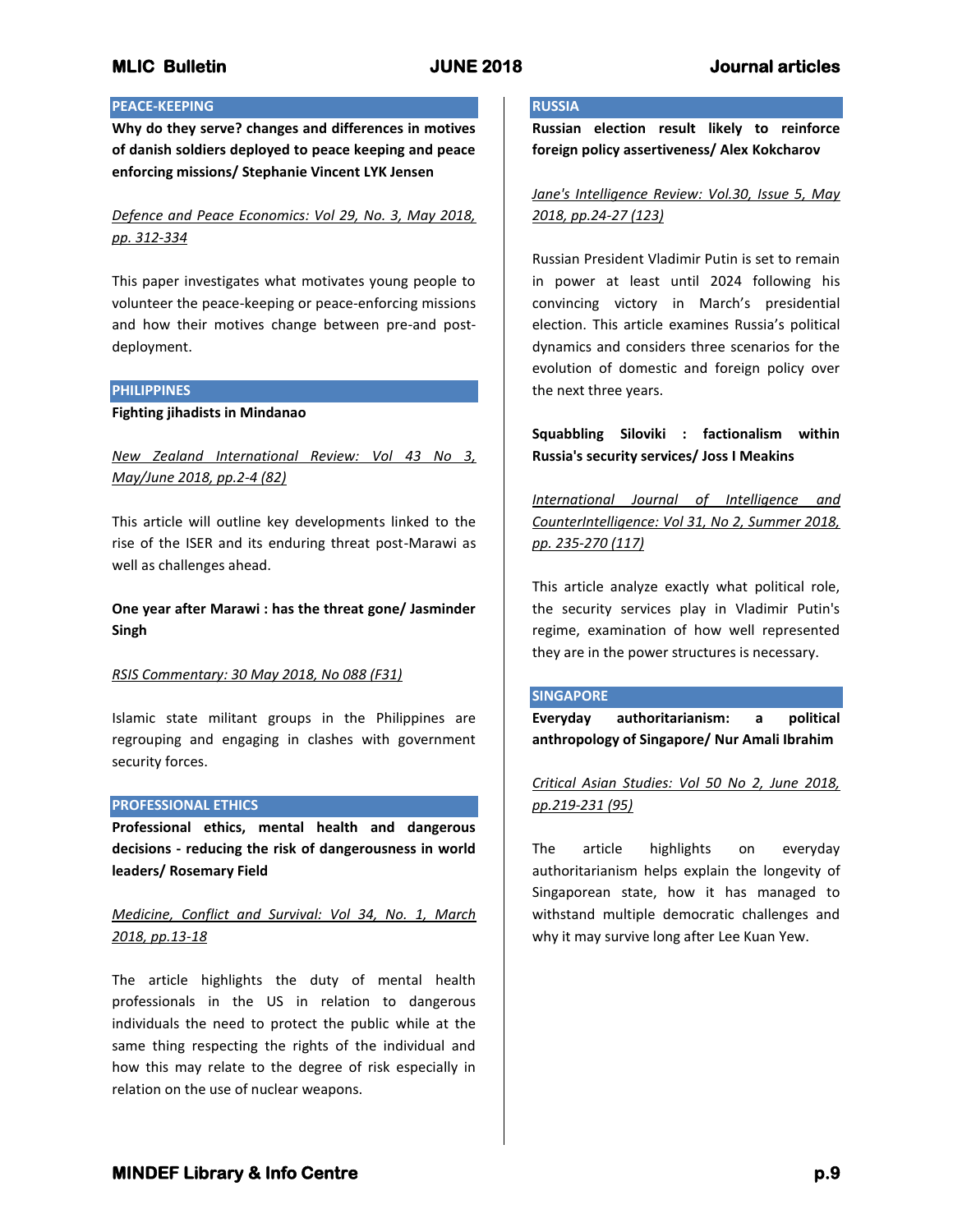#### **SINGAPORE**

**More with less using advance technology/ Chen Chuanren**

## *Asia-Pacific Defence Reporter : April 2018, Vol.44, No.3, pp.32-33 (9)*

The Singapore ministry of defence is now embracing of the fourth industrial revolution, utilising emerging technologies like data analytics for the Singapore armed forces (SAF), aims to harness technologies to overcome constrains like dwindling manpower from an aging society.

#### **ASEAN issues to dominate 2018 political landscape**

## *Asia Monitor South East Asia Vol.2 : Vol.29, Issue 3, March 2018, pp.11-12 (49)*

The article highlights on Singapore political outlook and ASEAN to be primary focus. The city state will likely aim to ensure continued progress of various regional initiatives and that progress is likely to be gradual due to the consensus driven style of ASEAN

#### **SOUTHEAST ASIA**

**US domestic politics and America's withdrawal from the trans-Pacific partnership : implications for Southeast Asia/ Shaun Narine**

## *Contemporary Southeast Asia : Vol. 40, No. 1, April 2018, pp.50-76 (19)*

This article examines the reasons for the Trumph administration's decision and evaluates the likelihood of America entering a new multilateral free trade agreement (FTA) with the Asia Pacific.

#### **SPECIAL FORCES**

**Testing tempo: The role of Special Forces in the 21st Century/ David Reynolds**

## *IHS Jane's Defence Weekly: Vol.55 Issue 16, 18 April 2018, pp.22-27 (122)*

With governments within NATO changing their attitude to conventional force intervention, Special Forces have become the immediate response for nations endorsing a new approach to regional security. However, there is concern that Special Forces cannot sustain the current high tempo of operations being asked of them. This article examines the political drivers behind the demand to employ such units.

#### **TAIWAN**

**Taiwan reviews its missile programmes/ Richard D Fisher Jr**

*Jane's Intelligence Review: Vol.30, Issue 5, May 2018, pp.46-51 (123)*

Taiwan is reviewing its deterrence options as China becomes increasingly assertive. This article examines the changing attitudes towards Taiwan's missile programme.

#### **TEMOR LESTE**

**Maritime territorialization, UNCLOS and the Timor sea dispute/ Rebecca Strating**

*Contemporary Southeast Asia : Vol. 40, No. 1, April 2018, pp.101-125 (19)*

This article examines the way that maritime spaces have become increasingly linked to and conflated with state sovereignty in public discourses a process articulated as 'maritime territorialization'.